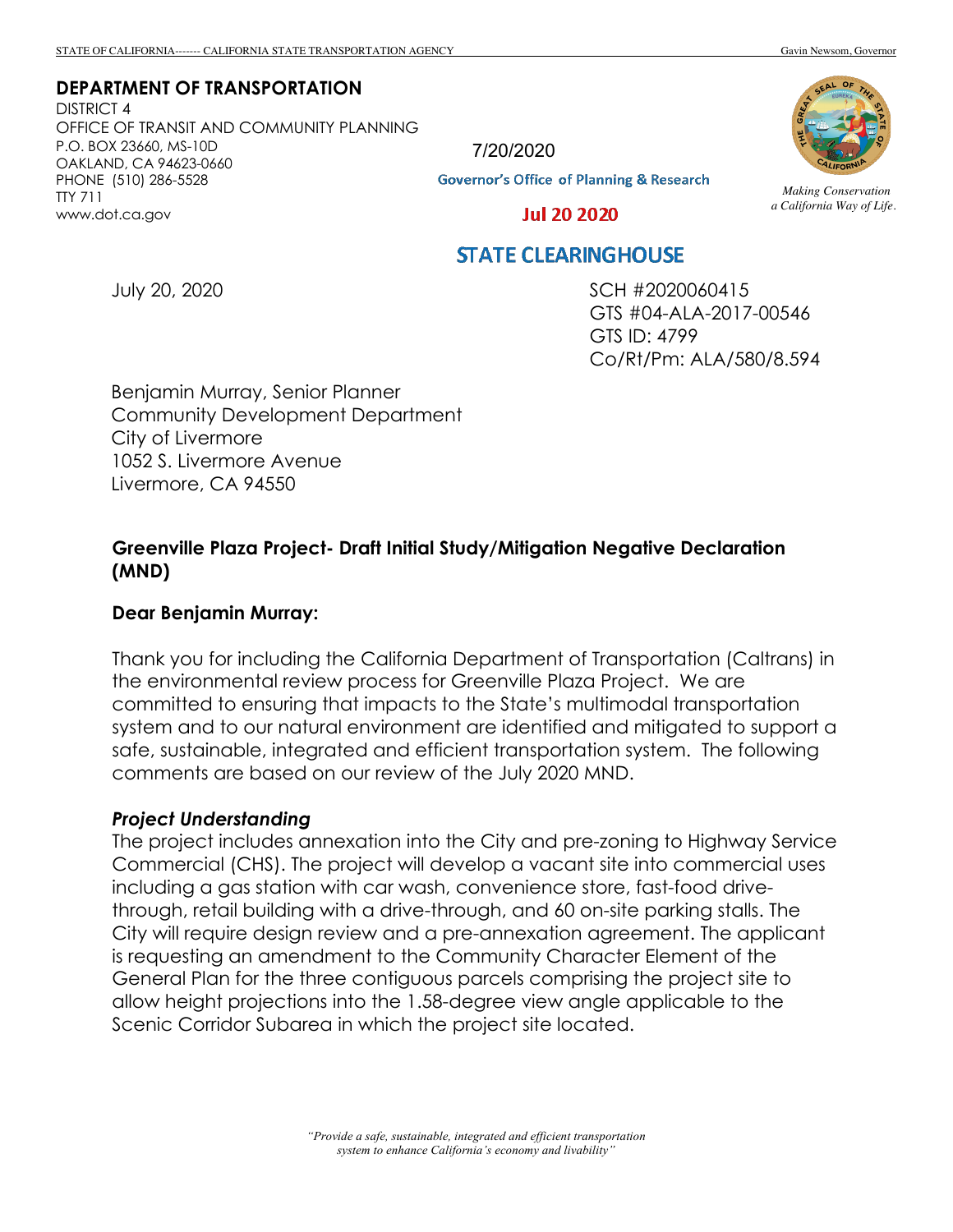Benjamin Murray, Senior Planner July 20, 2020 Page 2

## *Landscaping*

Any disturbance or impacts to State Right-of-Way (ROW) highway plantings, irrigation or soils shall be restored. Replace removed plantings at a minimum 1:1 ratio as well as an irrigation system to help establish the plants. Cost for these items should be included in the project report and should be funded from the project. Disturbed soil areas outside of the project site should be hydroseeded with appropriate seed mixes to restore impacted areas and to prevent soil erosion. The project report should describe who will be responsible for maintaining the planting and irrigation on site, as well as what parties will be involved if a maintenance agreement is needed (for example, Caltrans and the City of Livermore).

In section 4.0-1, please clarify and note that although sections of Interstate (I)- 580 in Alameda County are classified as a Landscaped Freeway, the project location falls outside of those post-miles, and is not classified as such. This designation would assist in the control and placement of outdoor advertising. However, please note that I-580 is classified as an eligible State Scenic Highway. For more information, visit https://dot.ca.gov/programs/design/lap-landscapearchitecture-and-community-livability/lap-liv-i-scenic-highways/lap-liv-i-scenichighways-faq2.

## *Encroachment Permit*

Please be advised that any permanent work or temporary traffic control that encroaches onto the ROW requires a Caltrans-issued encroachment permit. If any Caltrans facilities are impacted by the project, those facilities must meet American Disabilities Act (ADA) Standards after project completion. As part of the encroachment permit submittal process, you may be asked by the Office of Encroachment Permits to submit a completed encroachment permit application, six (6) sets of plans clearly delineating the State ROW, six (6) copies of signed, dated and stamped (include stamp expiration date) traffic control plans, this comment letter, your response to the comment letter, and where applicable, the following items: new or amended Maintenance Agreement (MA), approved Design Standard Decision Document (DSDD), approved encroachment exception request, and/or airspace lease agreement. To download the permit application and to obtain more information on all required documentation, visit https://dot.ca.gov/programs/trafficoperations/ep/applications.